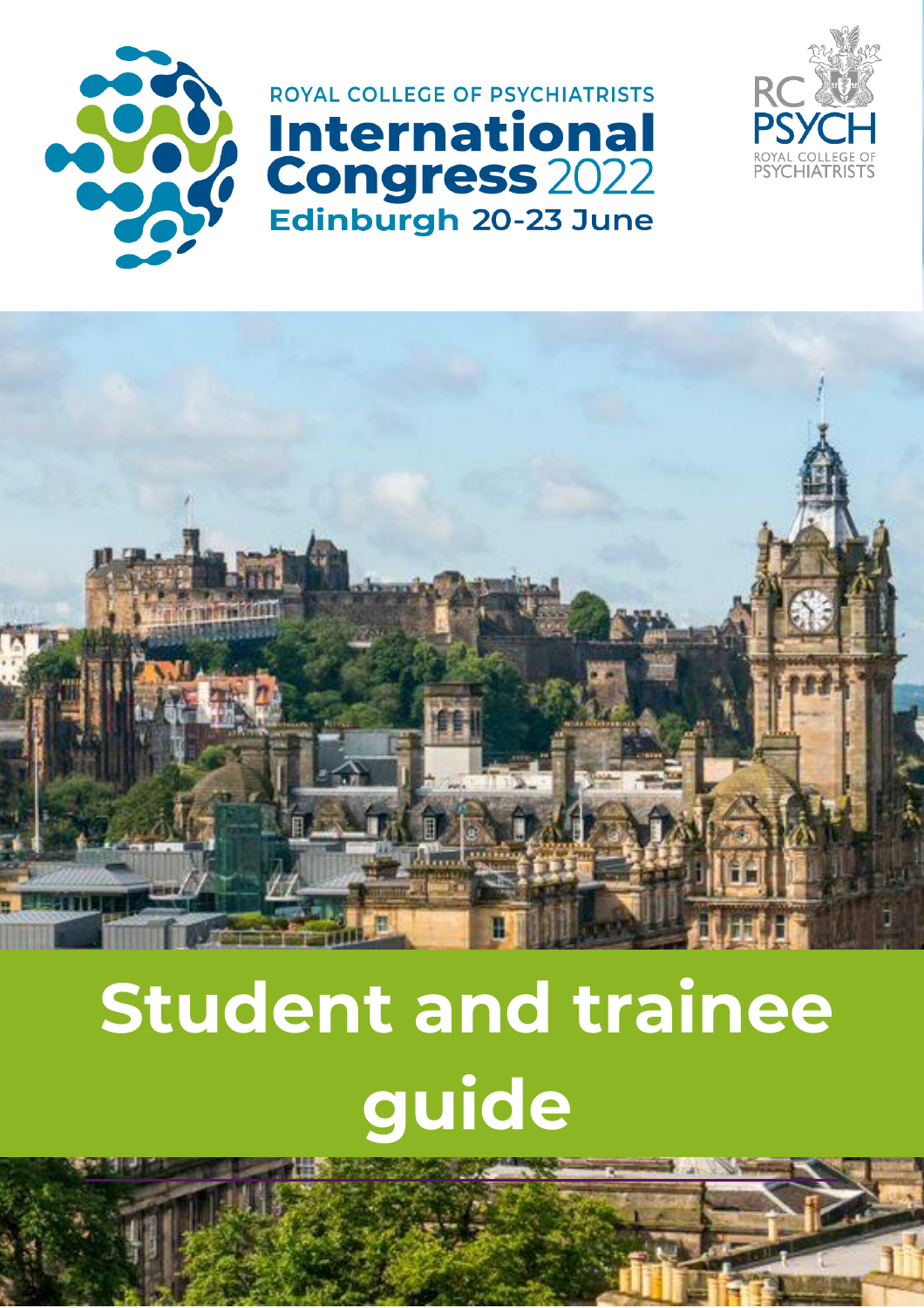# **Welcome from the PTC Officers**

#### Dear Delegate

Warm greetings from your Psychiatric Trainees' Committee. We are delighted, and very excited, to welcome you to the first in-person RCPsych International Congress since the dawn of COVID-19 back in 2020. It is a particular treat to have it here in beautiful Edinburgh, and we hope you will have a memorable time with us. Congress is always an impressive affair and provides an unrivalled opportunity to meet colleagues from around the country, while also offering a programme filled with fascinating keynote speeches and stimulating workshops.

In keeping with tradition, we are setting up a Student and Trainees' Lounge at the heart of the action, where you can come and take some time out. Do visit us if you can; we love hearing directly from our fellow trainees and finding out what we can do to help enhance your experience of training and support you in reaching your full potential as a clinician, academic or otherwise. We therefore hope to cross paths with you all at least once during your time at Congress.

We have cherry-picked some of the trainee highlights of the programme, as curated by Kris Roberts and Emma McPhail (to whom we are grateful for this and much more).

In the Student and Trainees' Lounge, in addition to meeting the PTC officers, there will also be a chance to hear from some of the key people behind exams, the curricula, and the College itself, via the following daily, lunchtime events:

#### **RCPsych Student and Trainees' Lounge**

This is a place for you to meet other trainees and students. It will also host daily lunchtime trainee focused events. Please do come and visit. It will be great to meet you all in-person.

We are delighted to let you know that we will be hosting the following exciting events: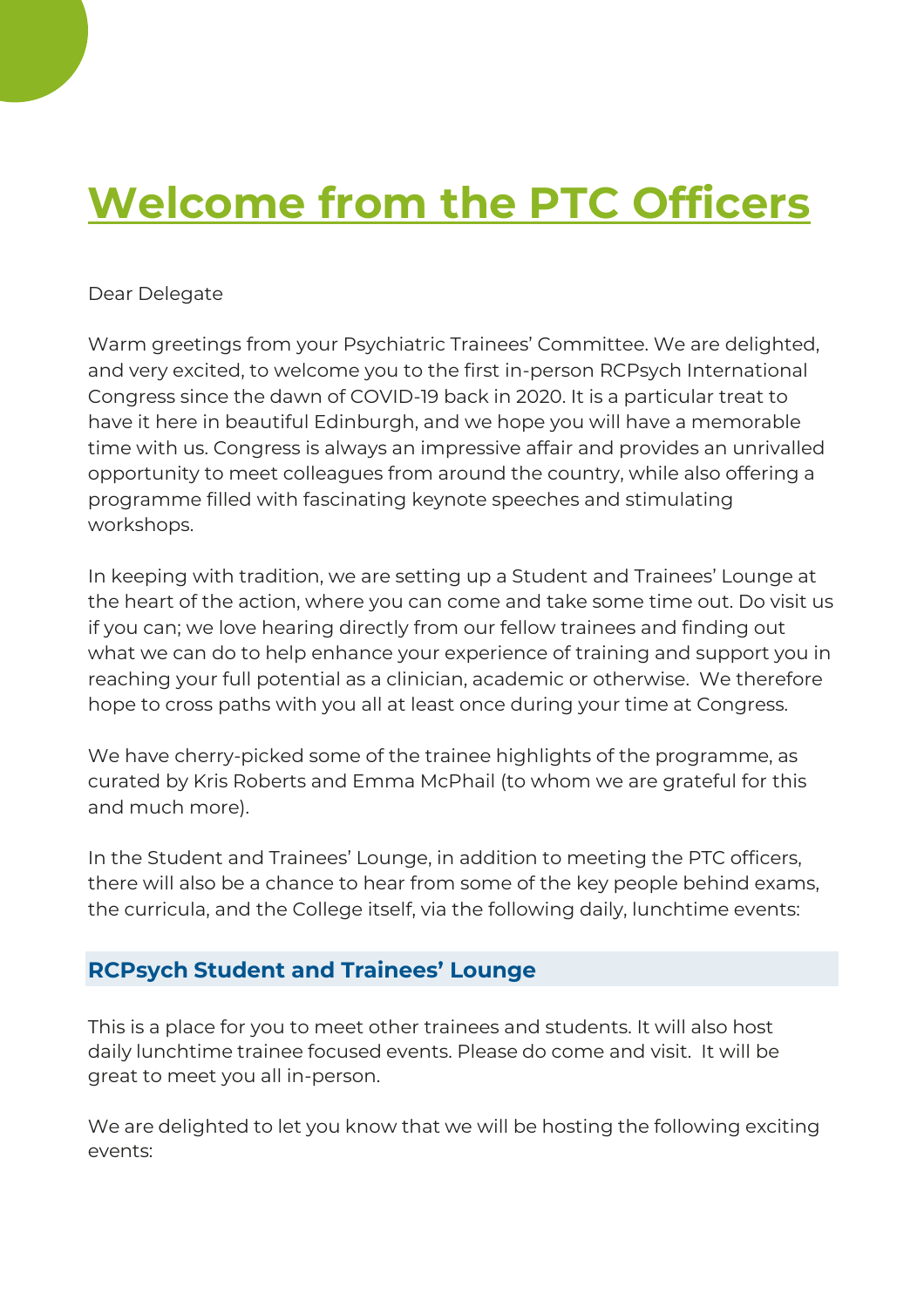| <b>Monday 20 June: 1.00pm -</b><br>1.50pm  | Meet the PTC - your chance to meet your<br>PTC Officers.                                  |
|--------------------------------------------|-------------------------------------------------------------------------------------------|
| Tuesday 21 June: 1.10pm -<br><b>2.10pm</b> | Meet the RCPsych Officers                                                                 |
| Wednesday 22 June: 1.25pm -<br>2.10pm      | Meet the Chief Examiner                                                                   |
| Thursday 23 June: 1.10pm -<br>2.10pm       | Meet the Associate Dean and engage with<br>a Live Q&A as the new curricula is<br>launched |

# **RCPsych Student and Trainee Dinner**

We hope that you will join us at our trainee and student dinner on Tuesday 21 at 8.00pm. This is a fantastic opportunity to network with friends and colleagues over a lovely dinner and drinks, to be held at Edinburgh's best cocktail bar, [Tigerlily.](https://www.tigerlilyedinburgh.co.uk/) Find out more and book your place on the [College](https://www.rcpsych.ac.uk/events/congress/social-and-fringe-events/social-events) website







Dr Rosemary Gordon Chair

Dr Sharon Holland Vice Chair

Dr Oli Sparasci Secretary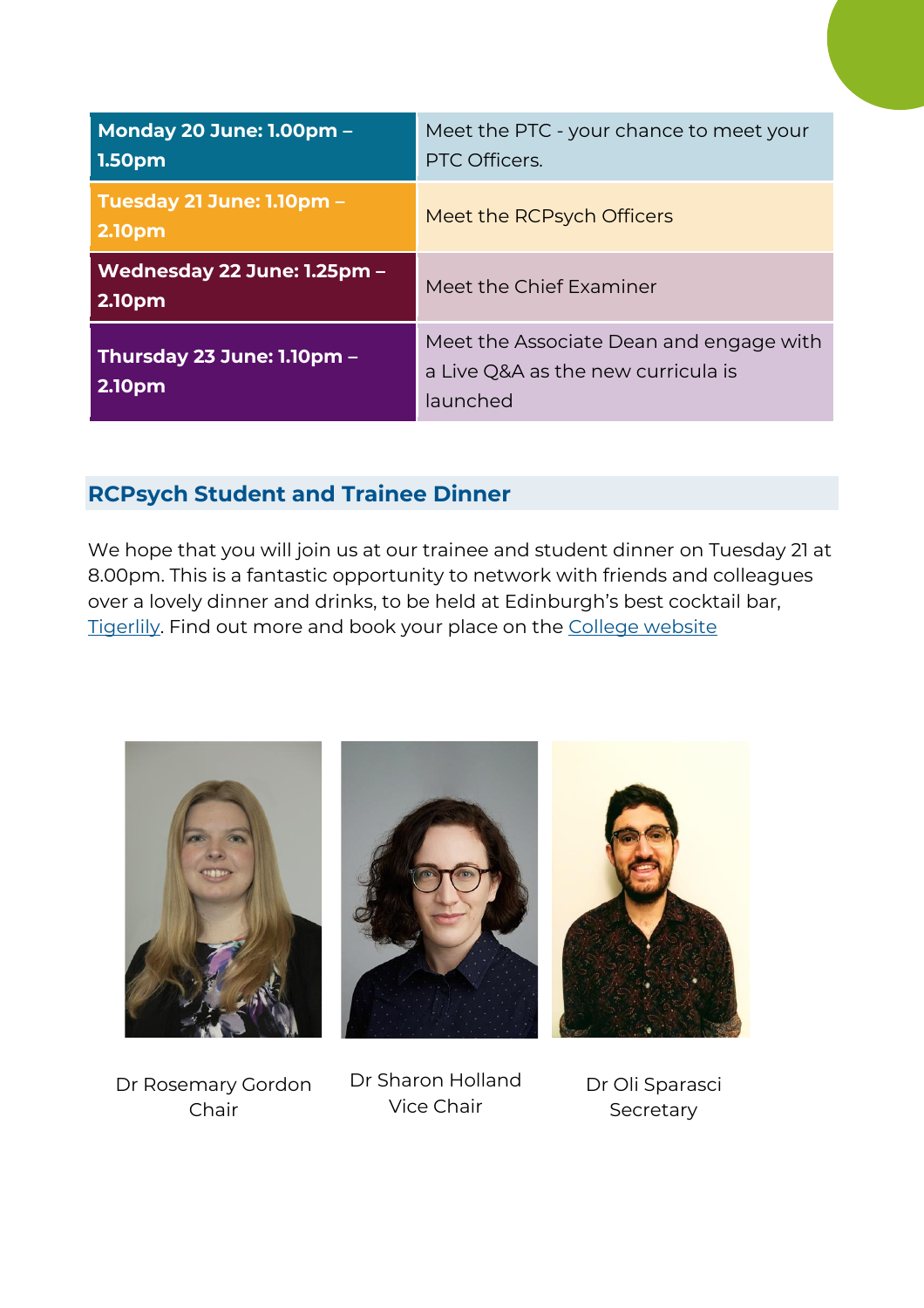# **Our Highlight of the week**

This guide will help you find what we think are some of the most exciting, interesting and trainee-relevant sessions at the International Congress 2022.

However, our highlight of the congress is **MC17 How to advance equality and equity in mental health**, taking place on Thursday 23 June from 2.40pm – 3.55pm. This looks to be a really interesting and highly relevant session, chaired by Mr Paul Rees, CEO of the Royal College of Psychiatrists. It will involve a series of thought-provoking discussions with both prominent and passionate College figures including RCPsych President Dr Adrian James, and the Presidential Leads for Race Equality, Dr Shubulade Smith CBE and Dr Rajesh Mohan.

*'Systemic racism in healthcare is the same as systemic racism elsewhere in society… What we want to do is shift things so we introduce some structural change.'* 

Dr Mohan and Dr Smith: [https://www.bma.org.uk/news-and-opinion/minds](https://www.bma.org.uk/news-and-opinion/minds-apart-race-and-differential-outcomes)[apart-race-and-differential-outcomes](https://www.bma.org.uk/news-and-opinion/minds-apart-race-and-differential-outcomes)



Dr Shubulade Smith



Dr Adrian James Mr Paul Rees



Dr Rajesh Mohan

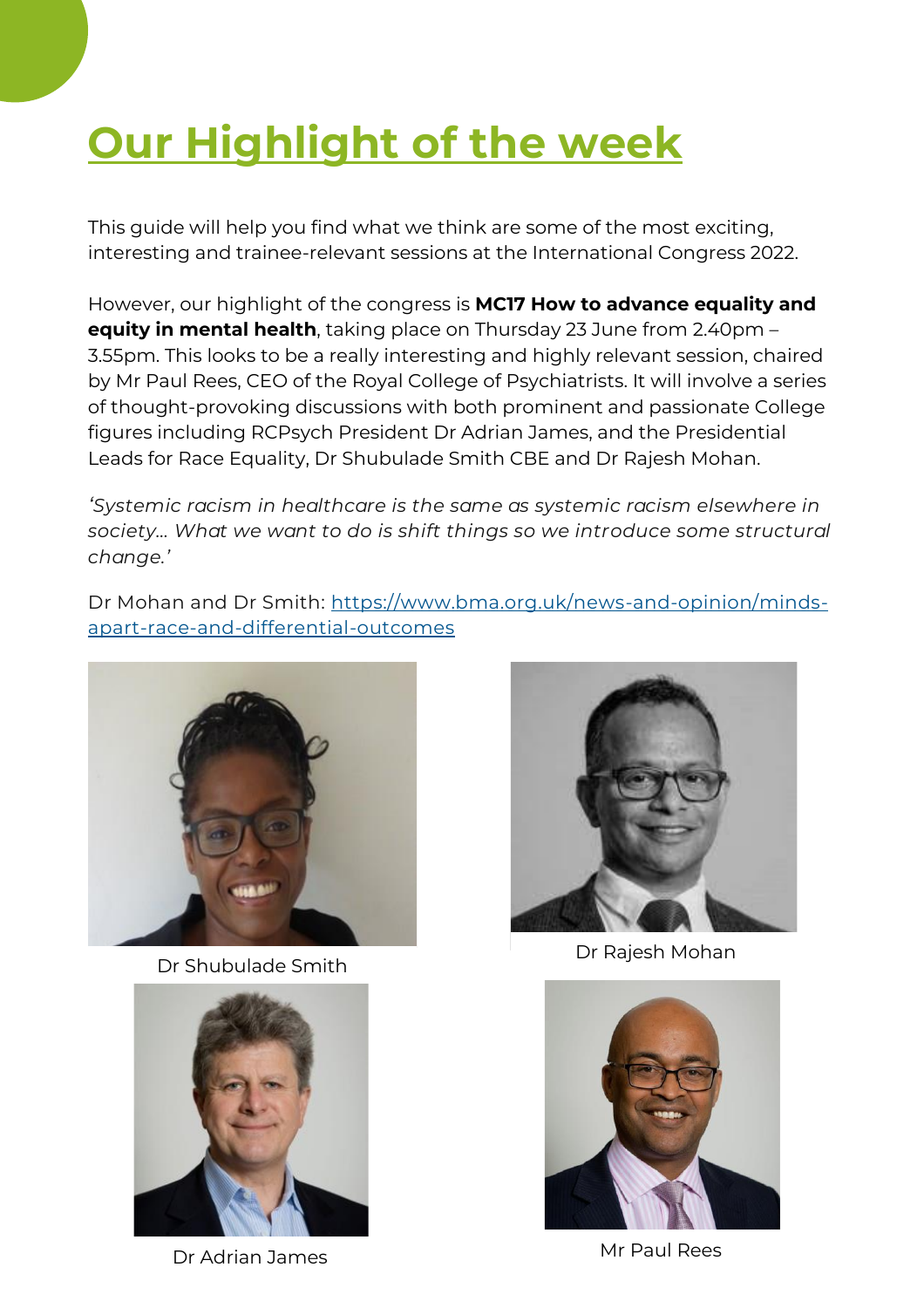# **Day 1 Highlights: Monday 20 June**



KN1 Adrian James **11.50am – 12.20pm** President's Opening Lecture



# KN2 Professor Louis

# Appleby **12.20pm – 12.50pm**

Professor of Psychiatry, Leads the National Suicide Prevention Strategy for England, Director of the National Confidential Enquiry into Suicide and Safety

# **MC3 Understanding safety as a co-created entity. Challenges, obstacles and opportunities for psychiatry: workshop by the Patient Safety Group of the Royal College of Psychiatrists**

#### **10.00am – 11.15am**

Dr Rachel Gibbons, Chair of the Patient Safety Group of the Royal College of Psychiatrists, and Jacquie Jamieson, Carer Lay Representative, will chair an interesting session considering collaborative care, and question our preconceptions around patient safety.

#### **S3 Refugee and asylum-seeker mental health**

#### **1.55pm – 3.10pm**

Considering recent global events, this is a particularly pertinent topic. Join Professor Kenneth R. Kaufman for a varied look at the complex issues affecting displaced people, and possible interventions that may be helpful.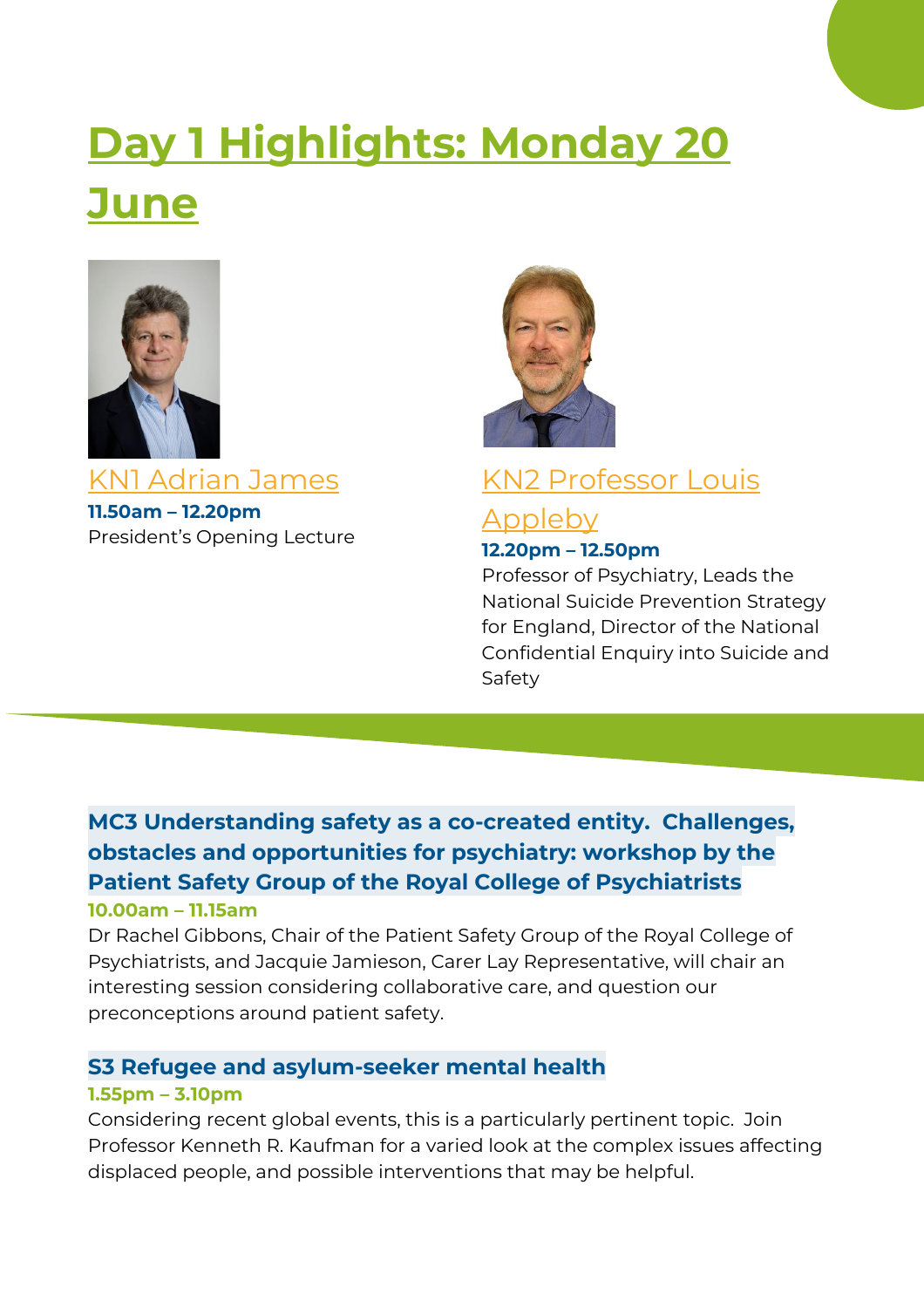#### **Fringe debate – Digital Psychiatry: the next 180 years**

#### **6.35pm – 7.35pm**

0930 clinic appointment with Skynet? This house believes that the RCPsych should embrace Artificial Intelligence and Big Data in guiding clinical decision making and service development. You will be able to participate in a debate with a twist on the usual format on a hot and often hotly contested topic led by the Digital SIG and involving psychiatrists and a mental health journalist. You'll be able to ask questions and take an active role in the debate

#### **Don't Forget….**

Meet the PTC Officers at 1.10pm in the student and trainees' lounge.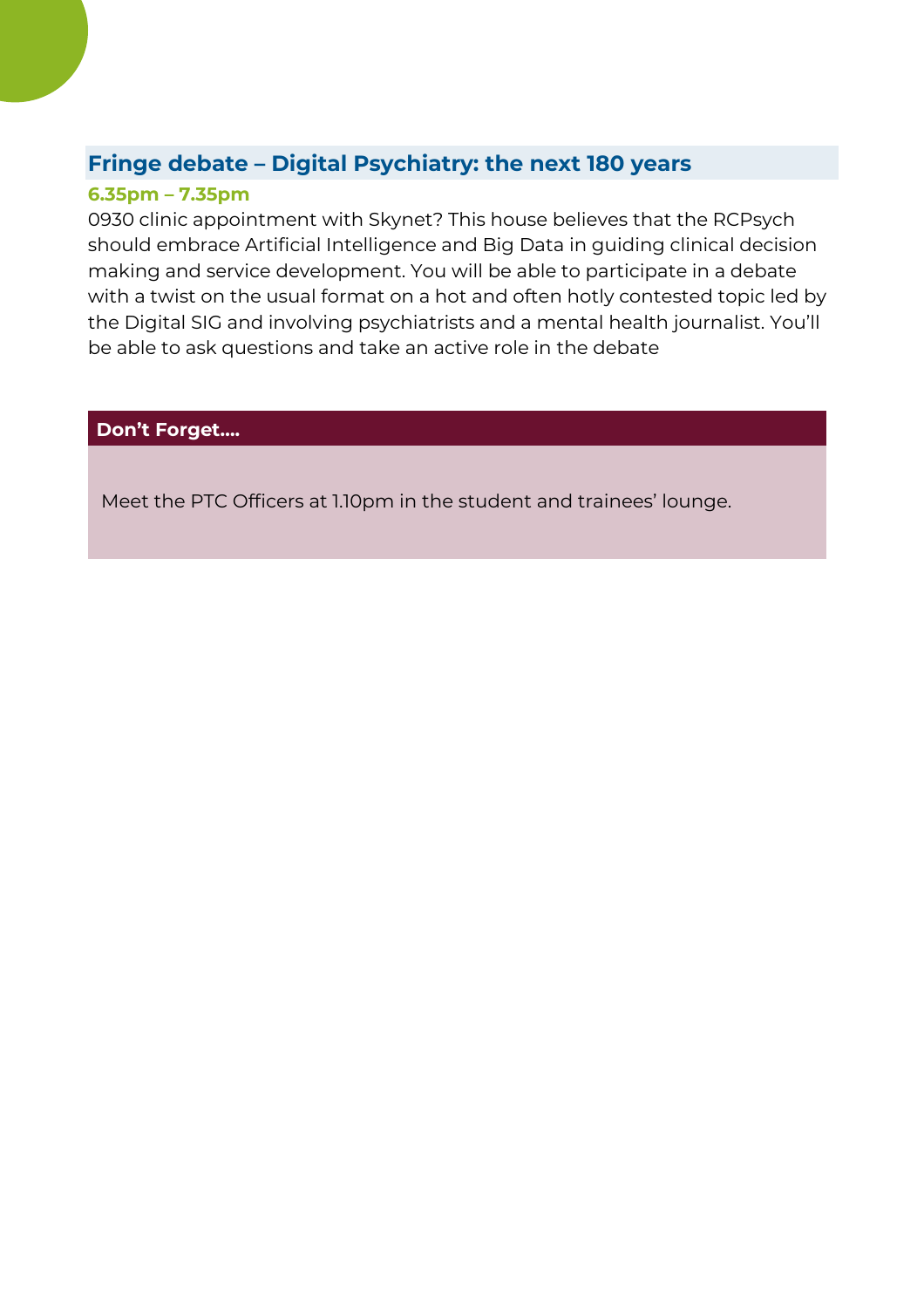# **Day 2 Highlights: Tuesday 21 June**



# KN7 Professor Devi Sridhar **9.30am – 10.00am**

## In conversation with… Professor, University of Edinburgh. Chair of Global Public Health at the University of Edinburgh.



# KN8 Dr Gwen Adshead

**2.10pm – 2.40pm** On Psychiatry as a Profession Consultant Forensic Psychiatrist and Psychotherapist

### **TC2 Core skills in neuropsychiatry**

#### **10.30am – 11.45am**

This should be a practical and relevant session to trainees, both for exams and clinical practice. Find out how to do a neurological examination in five minutes, and enhance your cognitive examination skills with a session from Professor Adam Zeman.

## **MC5 The art of psychopharmacology**

#### **11.55am – 1.10pm**

Is prescribing serving us or our patients? It is an interesting consideration, and this session will address the subconscious elements of medicating our patients, and in the context of the pharmaco-therapeutic alliance, ponder some of the potential pitfalls.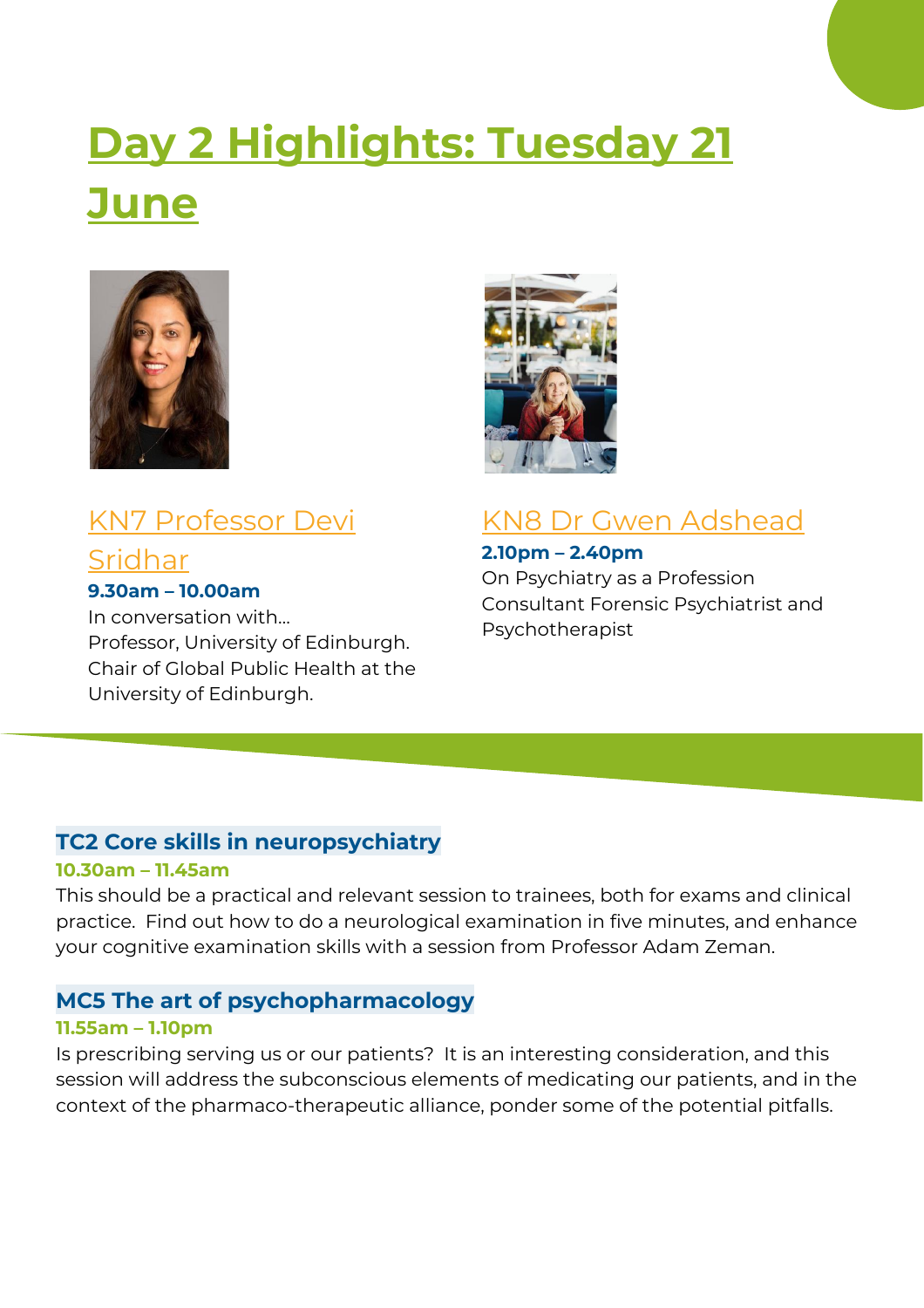#### **S17 Top ten facts every psychiatrist should know**

#### **3.40pm – 4.55pm**

Brush up on clinical knowledge with the top ten facts about psychiatric disorders you will commonly encounter in your practice. This session is likely to be useful for exam preparation and to enhance your overall knowledge base.

# **Fringe: Reducing the impact of the emotional effect of suicide on clinicians**

#### **6.30pm – 7.45pm**

Dr Ros Ramsey and her colleagues offer insights into the emotional consequences of suicide on clinicians. Join this reflective session to hear some powerful and moving discussion from colleagues affected by this issue.

#### **Don't Forget….**

Meet the RCPsych Officers at 1.10pm in the Trainees and Student's lounge.

Join friends and colleagues at 8.00pm at [Tigerlily](https://www.tigerlilyedinburgh.co.uk/) for the student and trainee dinner.

The Mindmasters quiz is launched at 6.30pm – join to test your knowledge!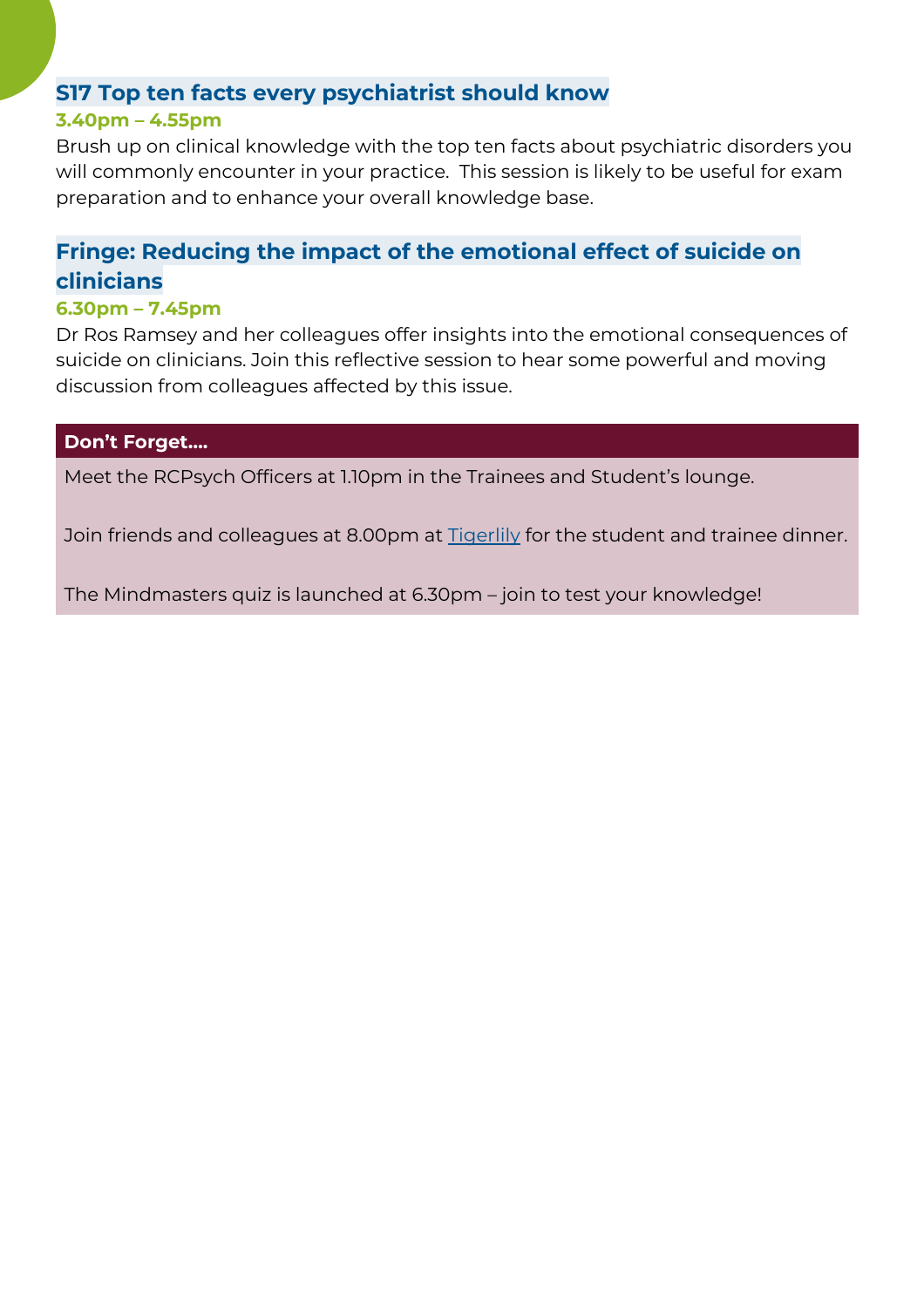# **Day 3 Highlights: Wednesday 22 June**



KN10 Dr Rebecca Brendel **9.00am – 9.30am** President Elect, American Psychiatric Association



# KN12 Dr David Williams

#### **2.10pm – 2.40pm**

The Chair of the Department of Social and Behavioural Sciences at Harvard University gives a global perspective on racism and mental health

### **S24 Engaging trainees in leading Quality Improvement 10.30am – 11.45am**

Quality improvement is key tool in the development of clinical practice, leadership and education. Dr Deepa Bagepalli Krishnan will guide you through QI, including how your organisation can help you, hearing from fellow trainees, and involving service users in QI projects.

## **S29 Responsibility, judgement and ethics: suicide and criminal justice**

#### **11.55am – 1.10pm**

In a diverse session, Dr Sarah Eales chairs a session at the interface of psychiatry and the law, and looks at the links between suicide and the criminal justice system, including considering criminal sanctions for suicidality.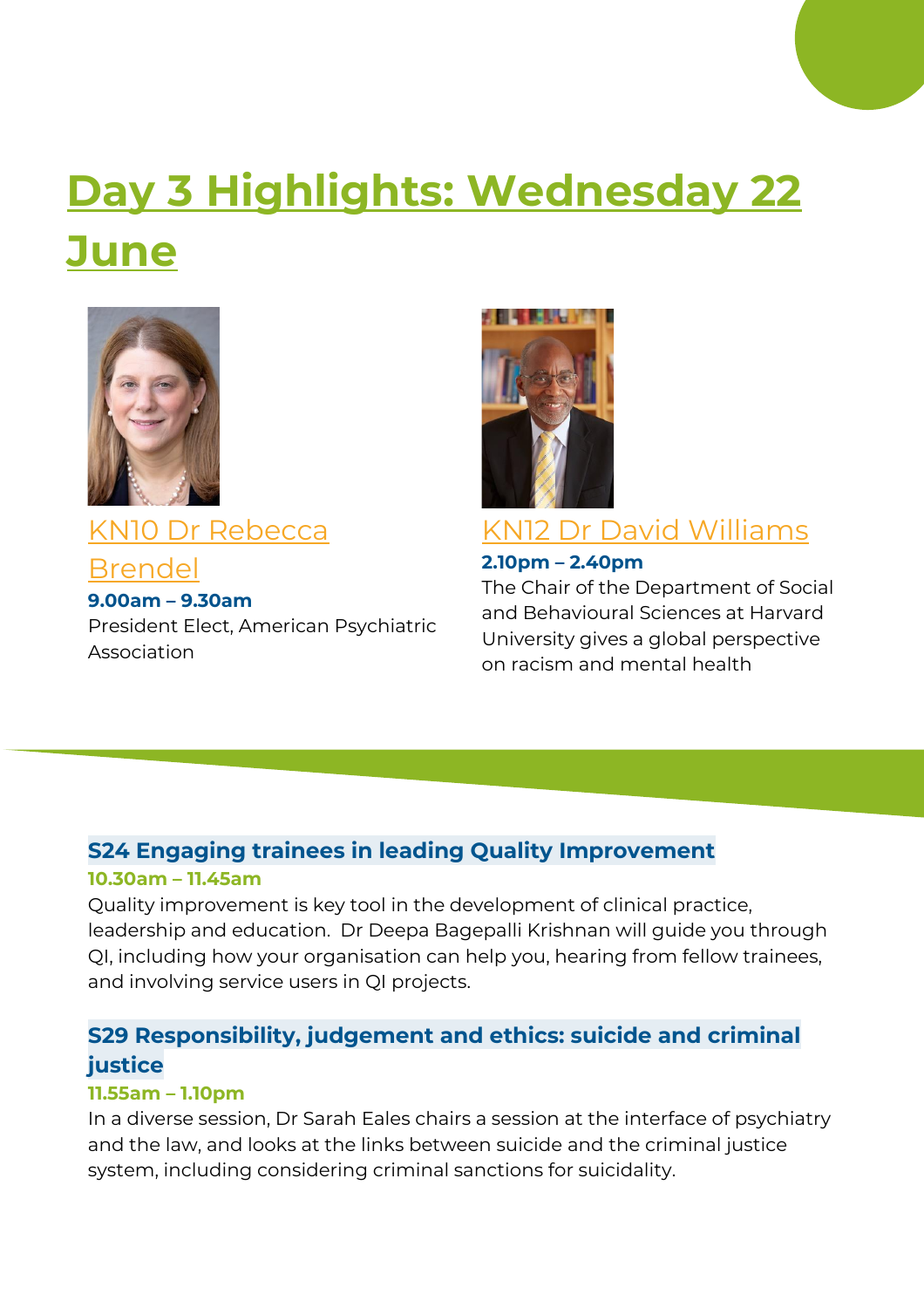# **S36 Global perspectives in psychiatry: education, inclusion and outreach**

#### **5.05pm – 6.20pm**

In this unique session, join speakers from around the world to explore global perspectives in psychiatry, as they consider education, inclusion and outreach from their various perspectives.

#### **Don't Forget….**

Meet the Chief Examiner at 1.25pm in the student and trainees' lounge.

The Mindmasters quiz continues at 6.30pm.

Book your [tickets](https://www.rcpsych.ac.uk/events/congress/social-and-fringe-events/social-events?dm_i=3S85,1FGFW,4UZ0XP,582RZ,1) for the Congress Party at the Caves, at 8.00pm, so you can enjoy the evening buffet and entertainment in the form of a traditional Scottish Ceilidh!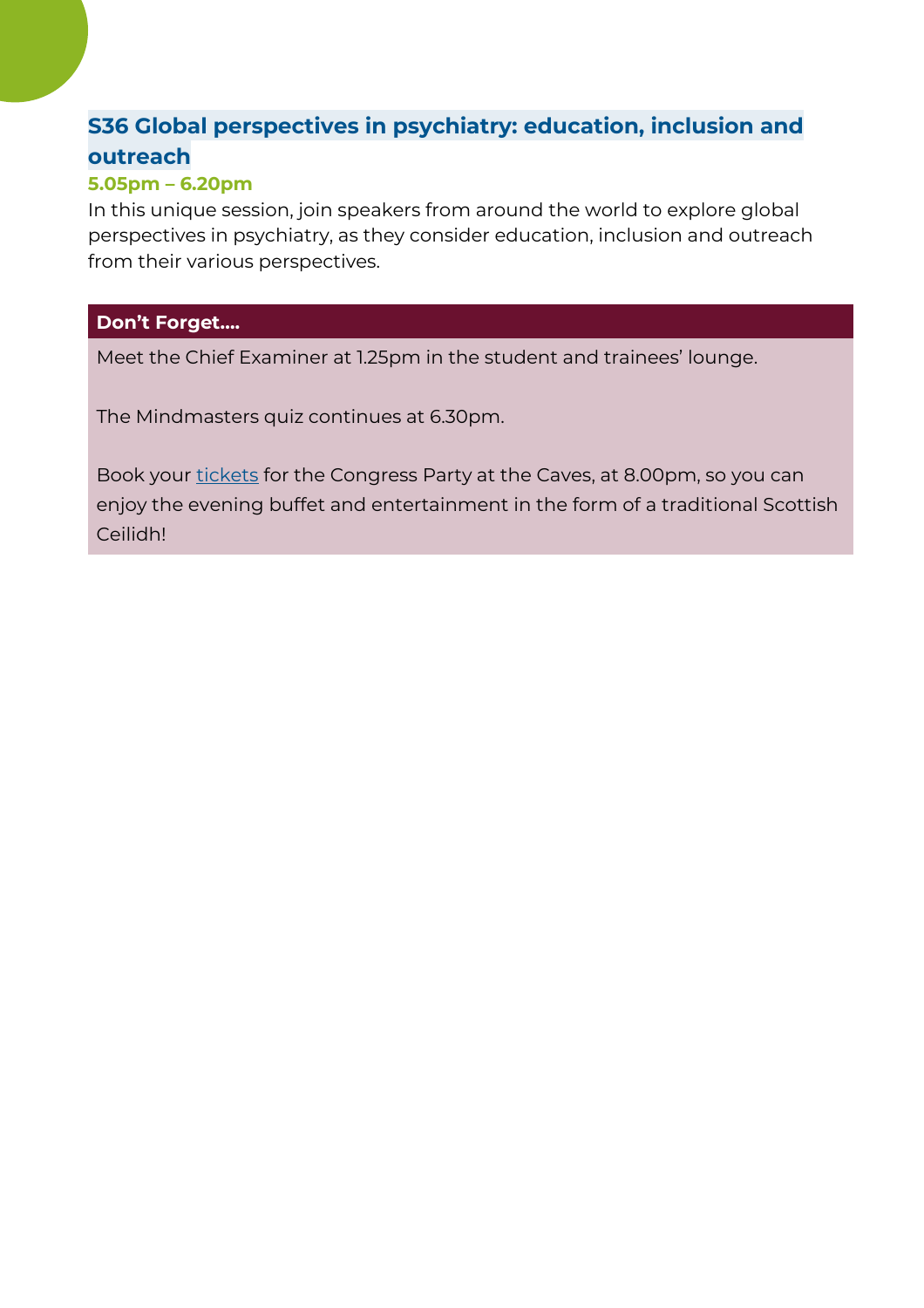# **Day 4 Highlights: Thursday 23 June**

# KN15 Ms Ajibola Lewis

#### **9.00am – 9.30am**

Campaigner Ms Lewis is likely to provide the most moving session of Congress.



# KN16 Prof Louise Howard

#### **9.30am – 10.00am**

Hear about how the COVID pandemic exacerbated the structural inequalities that influence the 'Shadow Pandemic'; the high prevalence of domestic violence experienced by those with mental illness.

# **MC13 Parity of esteem for the psychological within a bio-psychosocial model of psychiatry: identifying a problem and addressing the need to rebuild psychological understanding at the heart of psychiatric practice**

#### **10.30am – 11.45am**

This reflective session will assist us to look at ourselves as a profession, and help us to consider whether psychological understanding remains, and whether it should remain, at the centre of psychiatric practice.

**MC16 The impact of violence and aggression on NHS staff; how bad is the problem, how do we minimise the impact, how do we**